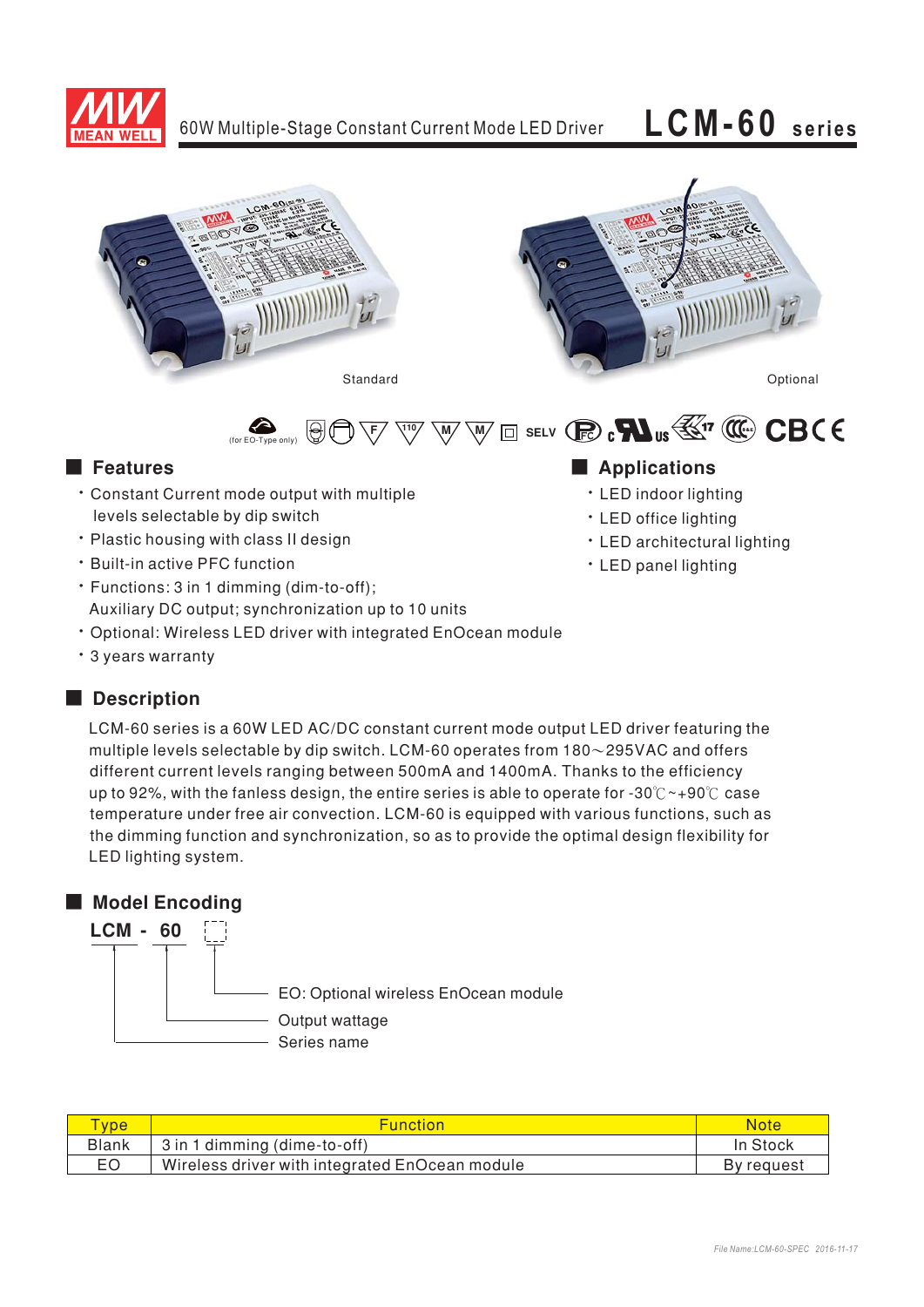

## **SPECIFICATION**

| <b>MODEL</b>                                                            |                                                                                                                                                                                                                                                                                                                                                                                                                                                                                                                                                                                                                                                                                                                                                                                                                                                                                                                                                                                                                                                                             | <b>LCM-60</b>                                                                                                     |                                                                                                     |                |           |           |           |  |
|-------------------------------------------------------------------------|-----------------------------------------------------------------------------------------------------------------------------------------------------------------------------------------------------------------------------------------------------------------------------------------------------------------------------------------------------------------------------------------------------------------------------------------------------------------------------------------------------------------------------------------------------------------------------------------------------------------------------------------------------------------------------------------------------------------------------------------------------------------------------------------------------------------------------------------------------------------------------------------------------------------------------------------------------------------------------------------------------------------------------------------------------------------------------|-------------------------------------------------------------------------------------------------------------------|-----------------------------------------------------------------------------------------------------|----------------|-----------|-----------|-----------|--|
|                                                                         | <b>CURRENT LEVEL</b>                                                                                                                                                                                                                                                                                                                                                                                                                                                                                                                                                                                                                                                                                                                                                                                                                                                                                                                                                                                                                                                        | Current level selectable via DIP switch, please refer to"DIP SWITCH TABLE" section                                |                                                                                                     |                |           |           |           |  |
| <b>OUTPUT</b>                                                           |                                                                                                                                                                                                                                                                                                                                                                                                                                                                                                                                                                                                                                                                                                                                                                                                                                                                                                                                                                                                                                                                             | 500mA                                                                                                             | 600mA                                                                                               | 700mA(default) | 900mA     | 1050mA    | 1400mA    |  |
|                                                                         | <b>RATED POWER</b>                                                                                                                                                                                                                                                                                                                                                                                                                                                                                                                                                                                                                                                                                                                                                                                                                                                                                                                                                                                                                                                          | 60.3W                                                                                                             |                                                                                                     |                |           |           |           |  |
|                                                                         | <b>DC VOLTAGE RANGE</b>                                                                                                                                                                                                                                                                                                                                                                                                                                                                                                                                                                                                                                                                                                                                                                                                                                                                                                                                                                                                                                                     | $2 - 90V$                                                                                                         | $2 - 90V$                                                                                           | $2 - 86V$      | $2 - 67V$ | $2 - 57V$ | $2 - 42V$ |  |
|                                                                         | <b>OPEN CIRCUIT VOLTAGE (max.)</b>                                                                                                                                                                                                                                                                                                                                                                                                                                                                                                                                                                                                                                                                                                                                                                                                                                                                                                                                                                                                                                          | 102V                                                                                                              |                                                                                                     |                | 76V       |           |           |  |
|                                                                         | <b>CURRENT RIPPLE</b><br>Note.6                                                                                                                                                                                                                                                                                                                                                                                                                                                                                                                                                                                                                                                                                                                                                                                                                                                                                                                                                                                                                                             | 5.0% max. @rated current                                                                                          |                                                                                                     |                |           |           |           |  |
|                                                                         | <b>CURRENT TOLERANCE</b>                                                                                                                                                                                                                                                                                                                                                                                                                                                                                                                                                                                                                                                                                                                                                                                                                                                                                                                                                                                                                                                    | ±5%                                                                                                               |                                                                                                     |                |           |           |           |  |
|                                                                         | <b>AUXILIARY DC OUTPUT</b>                                                                                                                                                                                                                                                                                                                                                                                                                                                                                                                                                                                                                                                                                                                                                                                                                                                                                                                                                                                                                                                  | Nominal 12V(deviation 11.4~12.6V)@50mA                                                                            |                                                                                                     |                |           |           |           |  |
|                                                                         | <b>SETUP TIME</b><br>Note <sub>.3</sub>                                                                                                                                                                                                                                                                                                                                                                                                                                                                                                                                                                                                                                                                                                                                                                                                                                                                                                                                                                                                                                     | 500ms / 230VAC                                                                                                    |                                                                                                     |                |           |           |           |  |
|                                                                         | <b>VOLTAGE RANGE</b><br>Note.2                                                                                                                                                                                                                                                                                                                                                                                                                                                                                                                                                                                                                                                                                                                                                                                                                                                                                                                                                                                                                                              | $180 - 295$ VAC                                                                                                   | $254 - 417VDC$<br>(Please refer to "STATIC CHARACTERISTIC" section)                                 |                |           |           |           |  |
|                                                                         | <b>FREQUENCY RANGE</b>                                                                                                                                                                                                                                                                                                                                                                                                                                                                                                                                                                                                                                                                                                                                                                                                                                                                                                                                                                                                                                                      | $47 \sim 63$ Hz                                                                                                   |                                                                                                     |                |           |           |           |  |
| <b>INPUT</b>                                                            | <b>POWER FACTOR (Typ.)</b>                                                                                                                                                                                                                                                                                                                                                                                                                                                                                                                                                                                                                                                                                                                                                                                                                                                                                                                                                                                                                                                  | PF≧0.975/230VAC, PF≧0.96/277VAC @full load<br>(Please refer to "POWER FACTOR (PF) CHARACTERISTIC" section)        |                                                                                                     |                |           |           |           |  |
|                                                                         | TOTAL HARMONIC DISTORTION                                                                                                                                                                                                                                                                                                                                                                                                                                                                                                                                                                                                                                                                                                                                                                                                                                                                                                                                                                                                                                                   | THD<20%(@load≧75%)<br>(Please refer to "TOTAL HARMONIC DISTORTION(THD)" section)                                  |                                                                                                     |                |           |           |           |  |
|                                                                         | <b>EFFICIENCY (Typ.)</b><br>Note.4                                                                                                                                                                                                                                                                                                                                                                                                                                                                                                                                                                                                                                                                                                                                                                                                                                                                                                                                                                                                                                          | 92%                                                                                                               |                                                                                                     |                |           |           |           |  |
|                                                                         | <b>AC CURRENT (Typ.)</b>                                                                                                                                                                                                                                                                                                                                                                                                                                                                                                                                                                                                                                                                                                                                                                                                                                                                                                                                                                                                                                                    | 0.32A/230VAC<br>0.27A/277VAC                                                                                      |                                                                                                     |                |           |           |           |  |
|                                                                         | <b>INRUSH CURRENT (Typ.)</b>                                                                                                                                                                                                                                                                                                                                                                                                                                                                                                                                                                                                                                                                                                                                                                                                                                                                                                                                                                                                                                                | COLD START 20A(twidth=270µs measured at 50% Ipeak) at 230VAC; Per NEMA 410                                        |                                                                                                     |                |           |           |           |  |
|                                                                         | MAX. No. of PSUs on 16A<br><b>CIRCUIT BREAKER</b>                                                                                                                                                                                                                                                                                                                                                                                                                                                                                                                                                                                                                                                                                                                                                                                                                                                                                                                                                                                                                           | 25 units (circuit breaker of type B) / 32 units (circuit breaker of type C) at 230VAC                             |                                                                                                     |                |           |           |           |  |
|                                                                         | <b>LEAKAGE CURRENT</b>                                                                                                                                                                                                                                                                                                                                                                                                                                                                                                                                                                                                                                                                                                                                                                                                                                                                                                                                                                                                                                                      | <0.5mA / 240VAC                                                                                                   |                                                                                                     |                |           |           |           |  |
|                                                                         | <b>SHORT CIRCUIT</b>                                                                                                                                                                                                                                                                                                                                                                                                                                                                                                                                                                                                                                                                                                                                                                                                                                                                                                                                                                                                                                                        | Constant current limiting, recovers automatically after fault condition is removed                                |                                                                                                     |                |           |           |           |  |
| <b>PROTECTION</b>                                                       | <b>OVER VOLTAGE</b>                                                                                                                                                                                                                                                                                                                                                                                                                                                                                                                                                                                                                                                                                                                                                                                                                                                                                                                                                                                                                                                         | $105 - 125V$                                                                                                      | Shutdown o/p voltage, re-power on to recover                                                        |                |           |           |           |  |
|                                                                         |                                                                                                                                                                                                                                                                                                                                                                                                                                                                                                                                                                                                                                                                                                                                                                                                                                                                                                                                                                                                                                                                             |                                                                                                                   |                                                                                                     |                |           |           |           |  |
| Shutdown o/p voltage, re-power on to recover<br><b>OVER TEMPERATURE</b> |                                                                                                                                                                                                                                                                                                                                                                                                                                                                                                                                                                                                                                                                                                                                                                                                                                                                                                                                                                                                                                                                             |                                                                                                                   |                                                                                                     |                |           |           |           |  |
|                                                                         | <b>WIRELESS PROTOCOL(Optional)</b>                                                                                                                                                                                                                                                                                                                                                                                                                                                                                                                                                                                                                                                                                                                                                                                                                                                                                                                                                                                                                                          | EnOcean standard 868 MHz; Max. device(switch) saved into the memory : 33                                          |                                                                                                     |                |           |           |           |  |
| <b>FUNCTION</b>                                                         | <b>DIMMING</b>                                                                                                                                                                                                                                                                                                                                                                                                                                                                                                                                                                                                                                                                                                                                                                                                                                                                                                                                                                                                                                                              | Please refer to "DIMMING OPERATION" section                                                                       |                                                                                                     |                |           |           |           |  |
|                                                                         | <b>SYNCHRONIZATION</b>                                                                                                                                                                                                                                                                                                                                                                                                                                                                                                                                                                                                                                                                                                                                                                                                                                                                                                                                                                                                                                                      | Please refer to "SYNCHRONIZATION OPERATION" section                                                               |                                                                                                     |                |           |           |           |  |
|                                                                         | <b>TEMP. COMPENSATION</b>                                                                                                                                                                                                                                                                                                                                                                                                                                                                                                                                                                                                                                                                                                                                                                                                                                                                                                                                                                                                                                                   | By external NTC, please refer to "TEMPERATURE COMPENSATION OPERATION"section                                      |                                                                                                     |                |           |           |           |  |
|                                                                         | <b>WORKING TEMP.</b>                                                                                                                                                                                                                                                                                                                                                                                                                                                                                                                                                                                                                                                                                                                                                                                                                                                                                                                                                                                                                                                        | Tcase=-30 $\sim$ +90 $\degree$ C (Please refer to $\degree$ OUTPUT LOAD vs TEMPERATURE" section)                  |                                                                                                     |                |           |           |           |  |
|                                                                         | <b>MAX. CASE TEMP.</b>                                                                                                                                                                                                                                                                                                                                                                                                                                                                                                                                                                                                                                                                                                                                                                                                                                                                                                                                                                                                                                                      | Tcase=+90 $°C$                                                                                                    |                                                                                                     |                |           |           |           |  |
| <b>ENVIRONMENT</b>                                                      | WORKING HUMIDITY                                                                                                                                                                                                                                                                                                                                                                                                                                                                                                                                                                                                                                                                                                                                                                                                                                                                                                                                                                                                                                                            | 20~90% RH non-condensing                                                                                          |                                                                                                     |                |           |           |           |  |
|                                                                         | <b>STORAGE TEMP., HUMIDITY</b>                                                                                                                                                                                                                                                                                                                                                                                                                                                                                                                                                                                                                                                                                                                                                                                                                                                                                                                                                                                                                                              | -40 ~ +80°C, 10 ~ 95% RH                                                                                          |                                                                                                     |                |           |           |           |  |
|                                                                         | <b>TEMP. COEFFICIENT</b>                                                                                                                                                                                                                                                                                                                                                                                                                                                                                                                                                                                                                                                                                                                                                                                                                                                                                                                                                                                                                                                    | ±0.03%/℃ (0~40℃)                                                                                                  |                                                                                                     |                |           |           |           |  |
|                                                                         | <b>VIBRATION</b>                                                                                                                                                                                                                                                                                                                                                                                                                                                                                                                                                                                                                                                                                                                                                                                                                                                                                                                                                                                                                                                            | 10 ~ 500Hz, 2G 10min./1cycle, period for 60min. each along X, Y, Z axes                                           |                                                                                                     |                |           |           |           |  |
|                                                                         | <b>SAFETY STANDARDS</b>                                                                                                                                                                                                                                                                                                                                                                                                                                                                                                                                                                                                                                                                                                                                                                                                                                                                                                                                                                                                                                                     | UL8750, CSA C22.2 No.250.13-12, ENEC EN61347-1, EN61347-2-13, EN62384 independent, GB19510.14, GB19510.1 approved |                                                                                                     |                |           |           |           |  |
| <b>SAFETY &amp;</b>                                                     | <b>WITHSTAND VOLTAGE</b>                                                                                                                                                                                                                                                                                                                                                                                                                                                                                                                                                                                                                                                                                                                                                                                                                                                                                                                                                                                                                                                    | I/P-O/P:3.75KVAC                                                                                                  |                                                                                                     |                |           |           |           |  |
| <b>EMC</b>                                                              | <b>ISOLATION RESISTANCE</b>                                                                                                                                                                                                                                                                                                                                                                                                                                                                                                                                                                                                                                                                                                                                                                                                                                                                                                                                                                                                                                                 | I/P-O/P:>100M Ohms / 500VDC / 25℃/70% RH                                                                          |                                                                                                     |                |           |           |           |  |
|                                                                         | <b>EMC EMISSION</b>                                                                                                                                                                                                                                                                                                                                                                                                                                                                                                                                                                                                                                                                                                                                                                                                                                                                                                                                                                                                                                                         | Compliance to EN55015, EN61000-3-2 Class C(@load $\geq$ 40%); EN61000-3-3; GB17625.1, GB17743                     |                                                                                                     |                |           |           |           |  |
|                                                                         | <b>EMC IMMUNITY</b>                                                                                                                                                                                                                                                                                                                                                                                                                                                                                                                                                                                                                                                                                                                                                                                                                                                                                                                                                                                                                                                         |                                                                                                                   | Compliance to EN61000-4-2,3,4,5,6,8,11, EN61547, light industry level(surge immunity Line-Line 2KV) |                |           |           |           |  |
|                                                                         | <b>MTBF</b>                                                                                                                                                                                                                                                                                                                                                                                                                                                                                                                                                                                                                                                                                                                                                                                                                                                                                                                                                                                                                                                                 | 260.6K hrs min.                                                                                                   | MIL-HDBK-217F (25°C)                                                                                |                |           |           |           |  |
| <b>OTHERS</b>                                                           | <b>DIMENSION</b>                                                                                                                                                                                                                                                                                                                                                                                                                                                                                                                                                                                                                                                                                                                                                                                                                                                                                                                                                                                                                                                            | 123.5*81.5*23mm (L*W*H)                                                                                           |                                                                                                     |                |           |           |           |  |
|                                                                         | <b>PACKING</b>                                                                                                                                                                                                                                                                                                                                                                                                                                                                                                                                                                                                                                                                                                                                                                                                                                                                                                                                                                                                                                                              | 0.24Kg; 54pcs/15Kg/1.12CUFT                                                                                       |                                                                                                     |                |           |           |           |  |
| <b>NOTE</b>                                                             | 1. All parameters NOT specially mentioned are measured at 230VAC input, rated current and 25°C of ambient temperature.<br>2. De-rating may be needed under low input voltages. Please refer to "STATIC CHARACTERISTIC" sections for details.<br>3. Length of set up time is measured at first cold start. Turning ON/OFF the driver may lead to increase of the set up time.<br>4. Efficiency is measured at 900mA/67V output set by DIP switch.<br>5. Current ripple is measured 60%~100% of maximum voltage under rated power delivery.<br>6. Standby power consumption is measured at 180~230VAC.<br>7. The driver is considered as a component that will be operated in combination with final equipment. Since EMC performance will be affected by the<br>complete installation, the final equipment manufacturers must re-qualify EMC Directive on the complete installation again.<br>8. To fulfill requirements of the latest ErP regulation for lighting fixtures, this LED driver can only be used behind a switch without permanently<br>connected to the mains. |                                                                                                                   |                                                                                                     |                |           |           |           |  |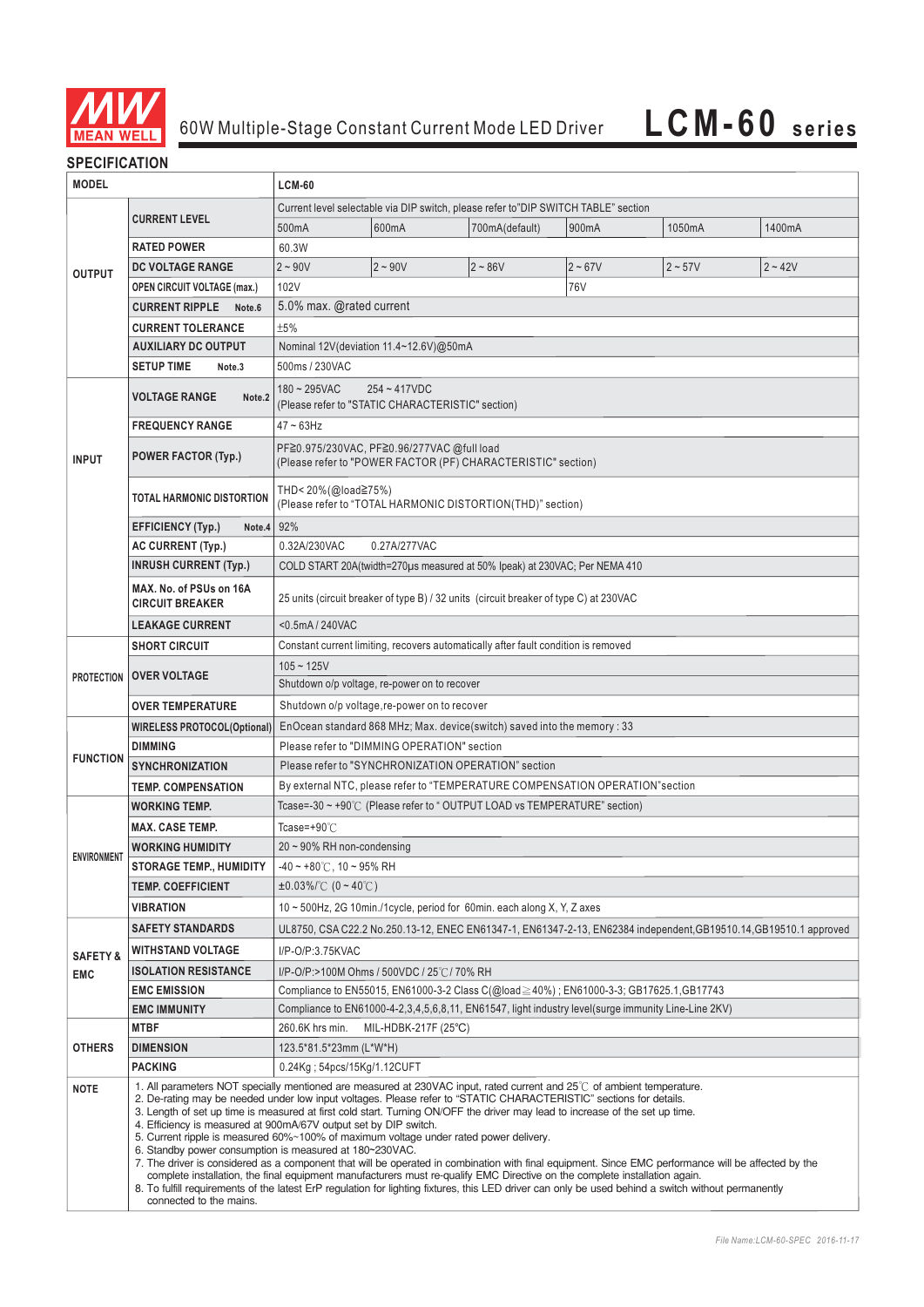



## **DIP SWITCH TABLE**

LCM-60 is a multiple-stage constant current driver, selection of output current through DIP switch is exhibited below.

| DIP S.W.<br>lo         |           | $\overline{2}$ | 3  | 4  | 5  | 6  |
|------------------------|-----------|----------------|----|----|----|----|
| 500mA                  |           |                |    |    |    |    |
| 600mA                  | ON        |                |    |    |    |    |
| 700mA(factory default) | ON        | ON             |    |    |    |    |
| 900mA                  | ON        | ON             | ON |    |    | ON |
| 1050mA                 | ON        | ON             | ON | ON |    | ON |
| 1400mA                 | <b>ON</b> | <b>ON</b>      | ON | ON | ON | ON |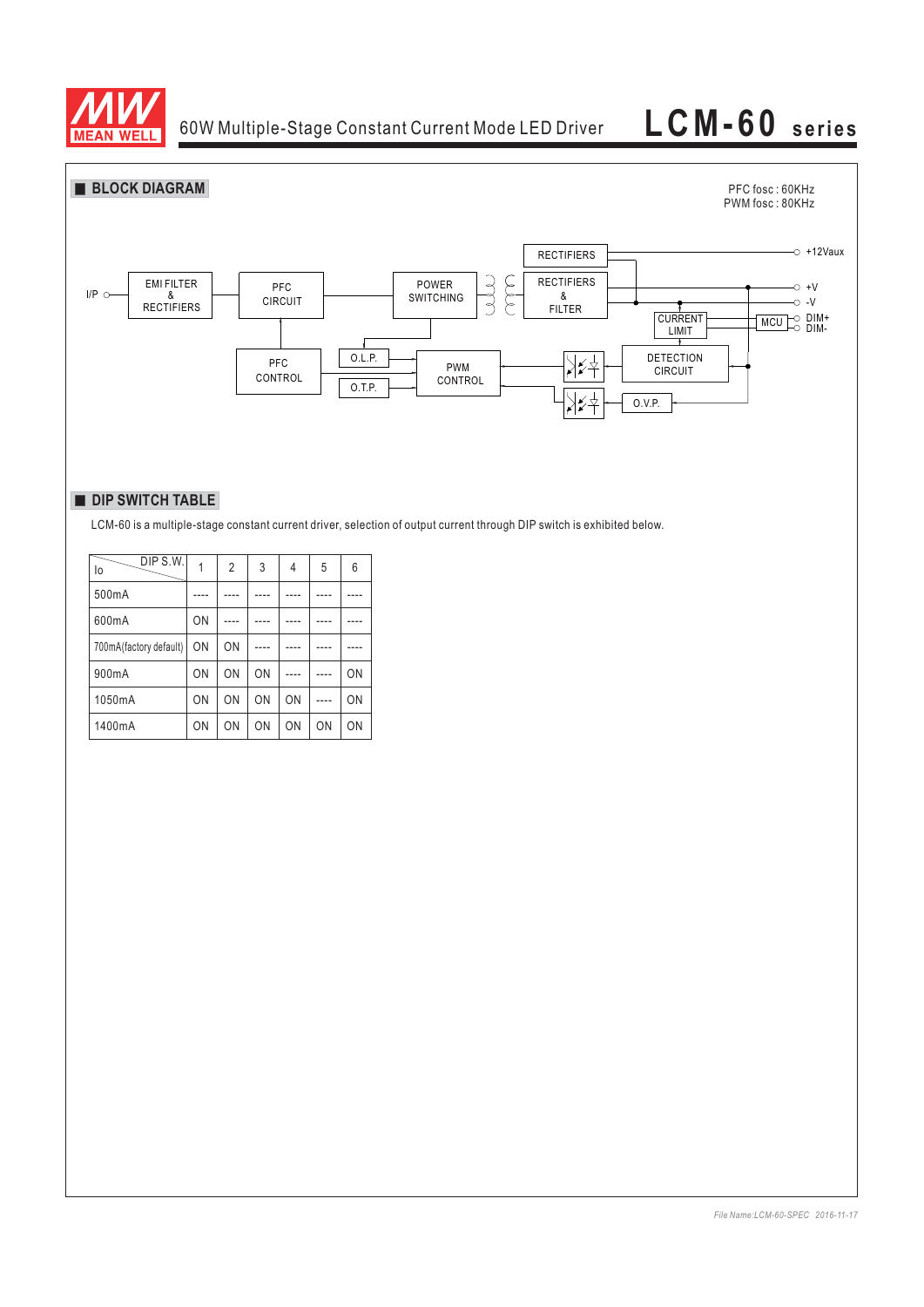

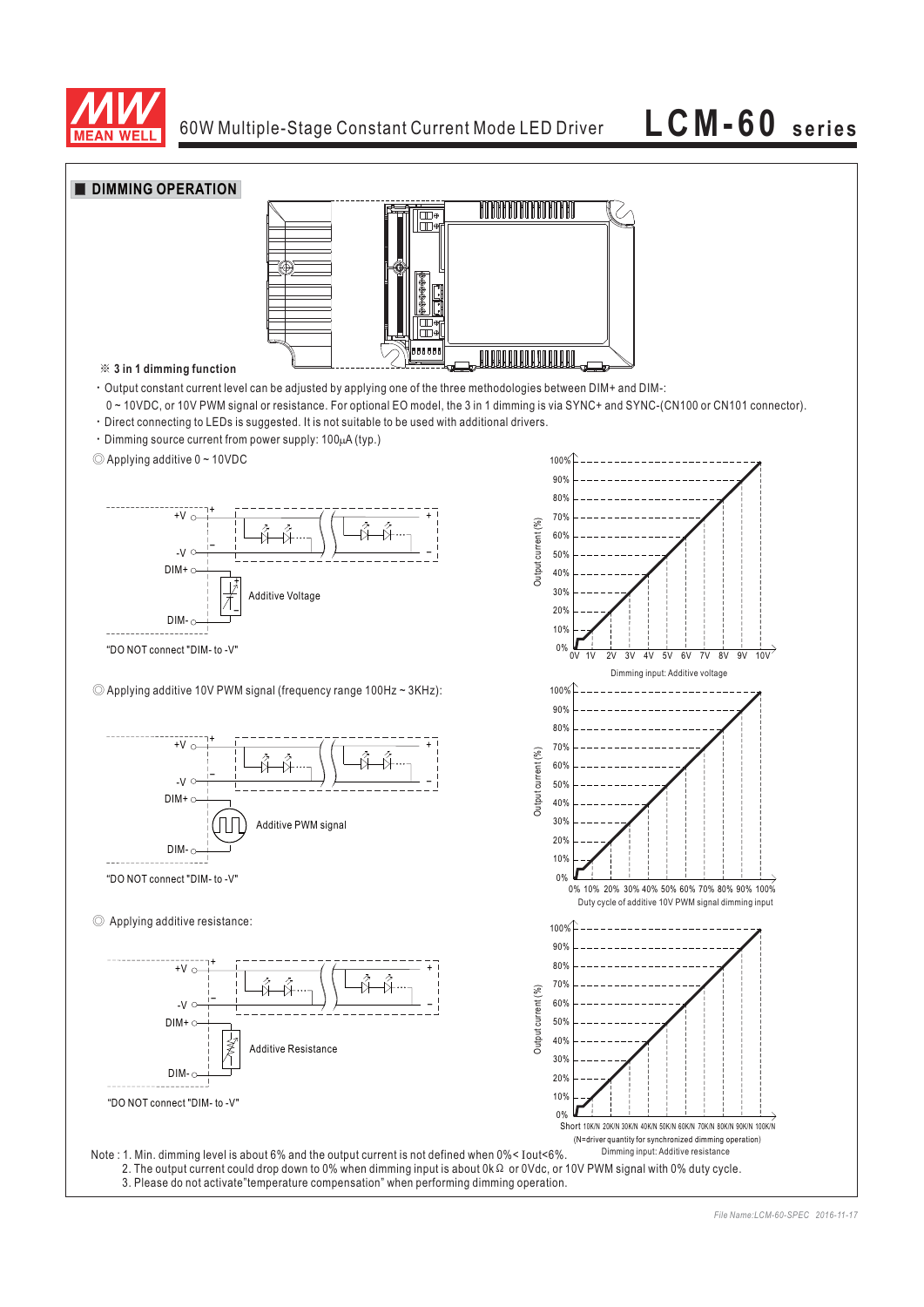

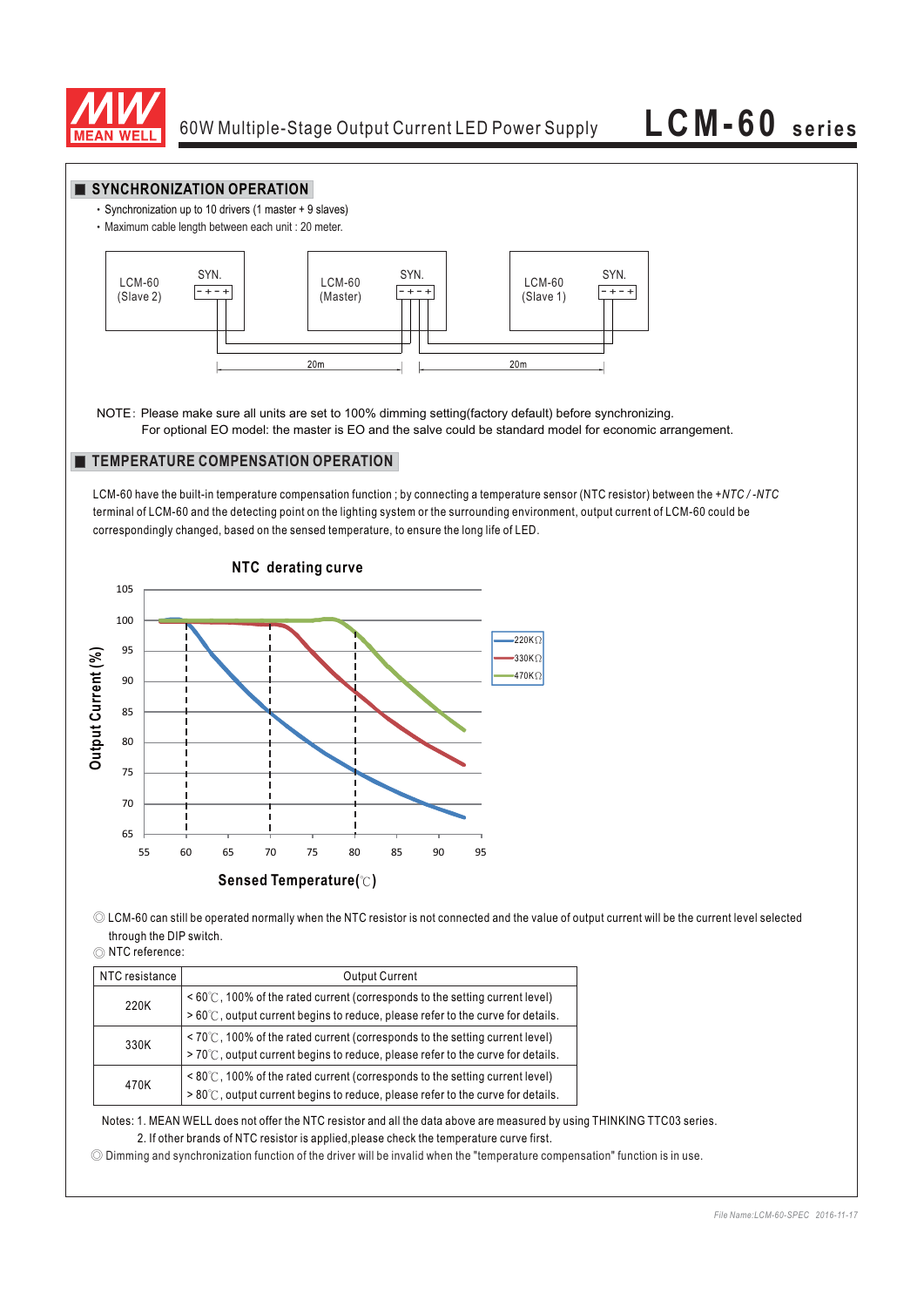

60W Multiple-Stage Constant Current Mode LED Driver

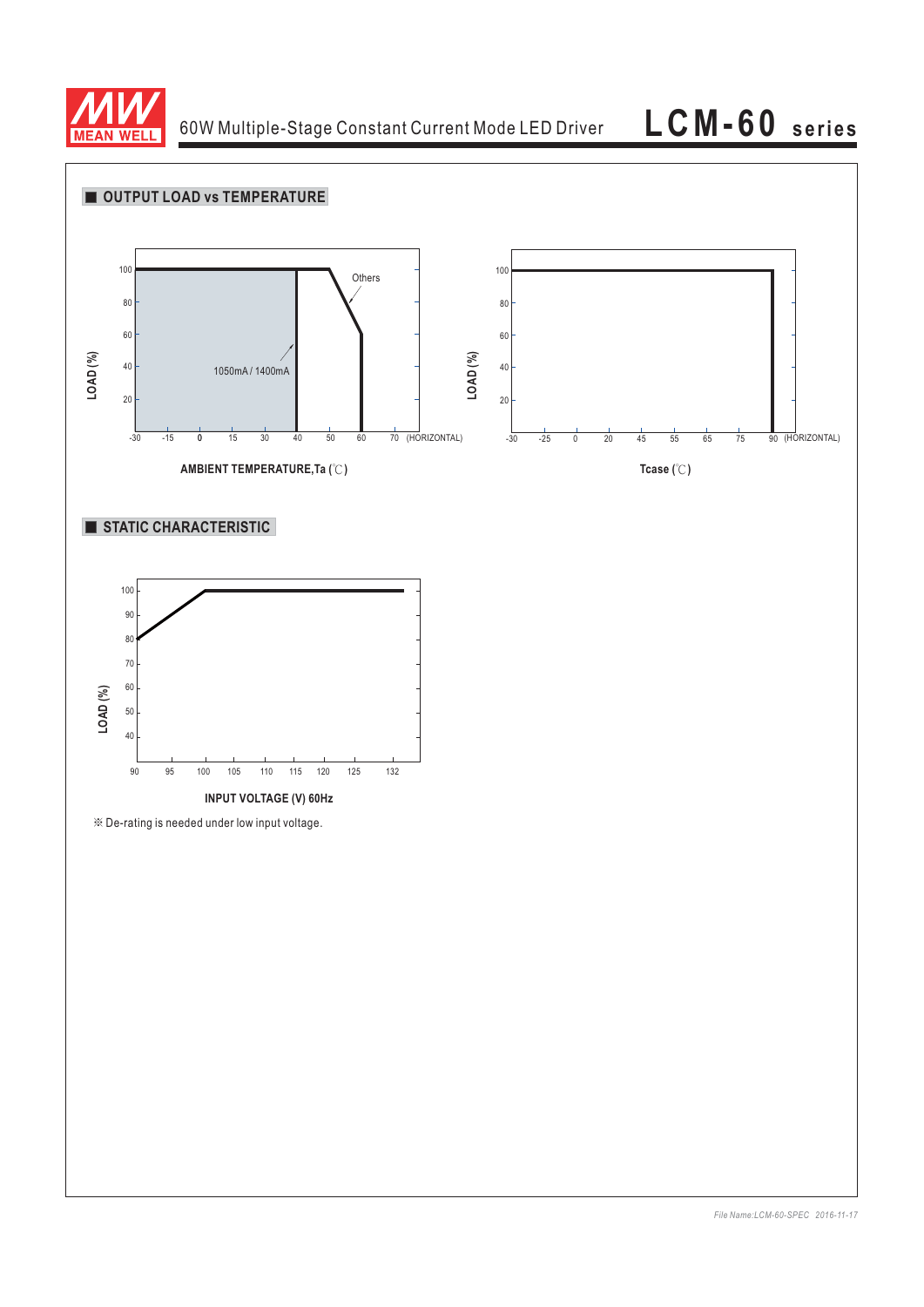

60W Multiple-Stage Constant Current Mode LED Driver **LCM-60 series**



*File Name:LCM-60-SPEC 2016-11-17*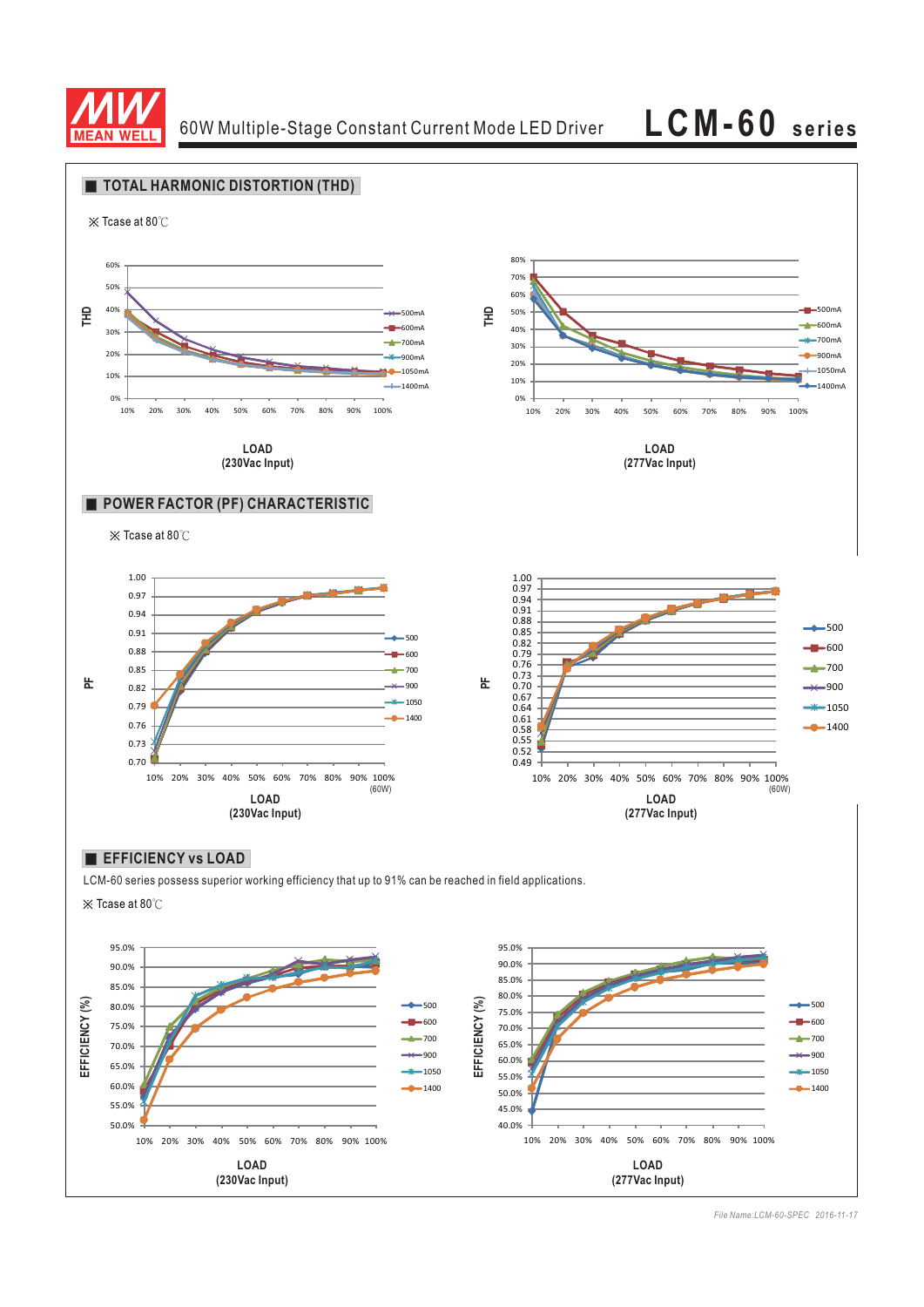

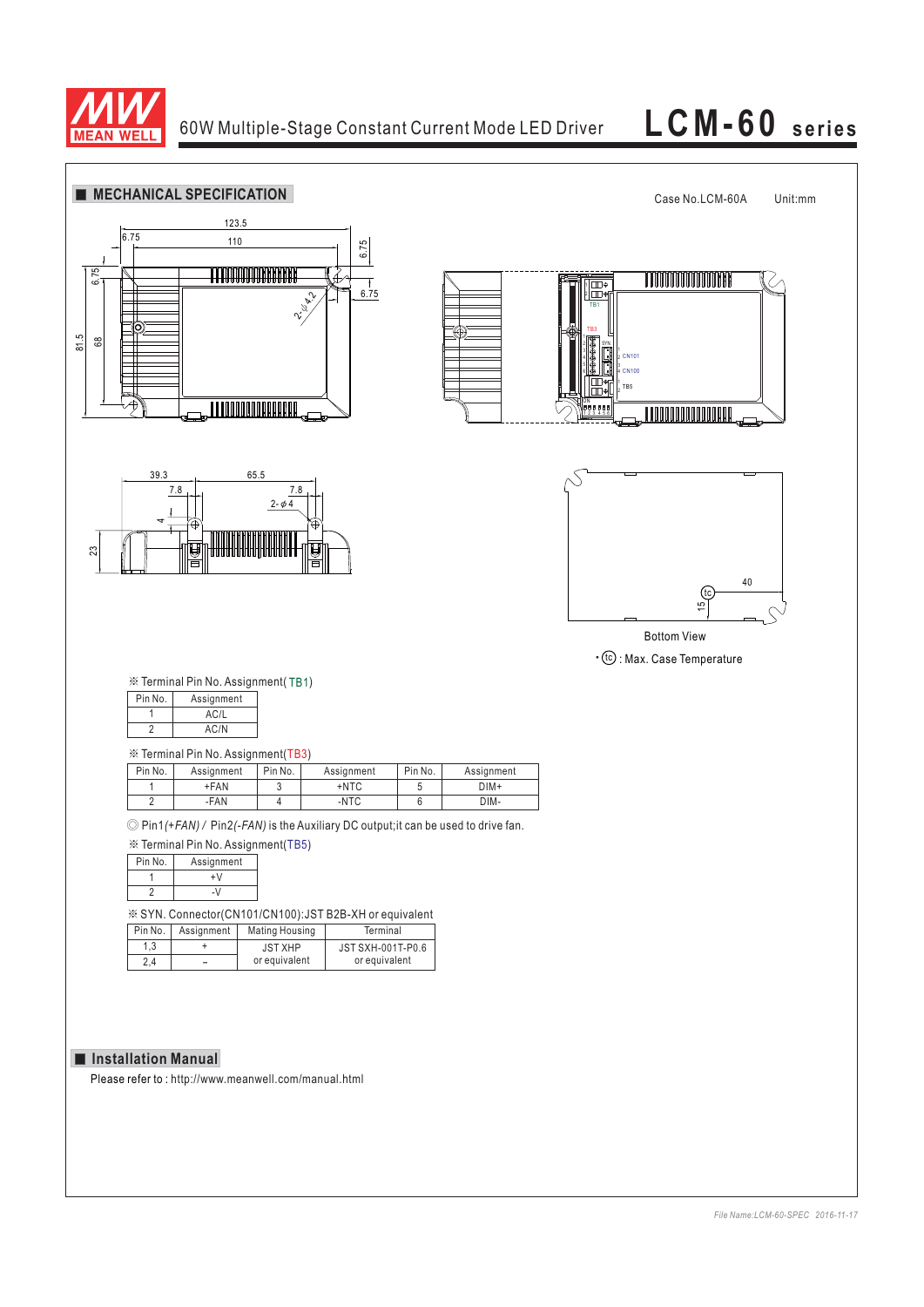

### ※**The following is only for Optional EO model:**

### **LRN** button description

### LRN (Learn) Button:

Shortly press (around 2 second) the button to enter linking (pairing) / unlinking mode.

The LED lamp connected at the output of LCM starts toggling between 10% and 90% indicating that linking mode is active. Once activated, this mode stays active to provide time to link or unlink multiple switches. The mode will stop and bak to normal mode after 30 seconds if no wireless telegram from switch is received.

For the switch to be linked, click the"I" button (top button marked on the switch plastic or "I" symbol on the back of the switch 4 times quickly, In case the output is continuous 100% 4 seconds, it mean the switch is linked successfully.

The LED driver is now ready to accept new links on another switch.

In case a linked switch to be unlinked, please use the same action as described from the linking method above. To exit linking / unlinking mode and return to normal operation, wait 30 seconds without doing anything or shortly press the button again. In order to clear all linked switches and reset the LED driver to factory settings, please press and hold the button for 10 seconds.

### **Installation & Pairing**

Hareware connection: 1.Connect the LED lamp to the driver. 2.Connect the driver to the AC mains.

There are two approaches for linking(pairing): 1.Using the LRN button on the driver The instruction is in the LRN button description.

2.Using the NAVIGAN wireless software Benefit to use NAVIGAN is more dimming parameters can be configured .

The software can be download in the website link below. http://www.navigan.com/ After the software installation, insert the NWC300 into one of USB port from the computer.

For more details, please check the manual.



NWC300

|                                                             | Controller Workspace<br>Discover twentiers and said torpet controllers to the workgame.<br>Scander to modify their links or parameters:                                                                      |                                                           |
|-------------------------------------------------------------|--------------------------------------------------------------------------------------------------------------------------------------------------------------------------------------------------------------|-----------------------------------------------------------|
| Connected to COM4<br>M<br>Please select the type of project | <b>SHS</b> Composites Security<br><b>Decem Controller</b><br>Security Code - Default<br>Type 7 Series<br><b>Name</b><br>Link or politic sensors and awitches with committee<br><b>Linked Devices</b><br>Name | <b>STILLES</b><br>$\blacksquare$<br>Type<br>$\mathcal{R}$ |
| Liber Province<br>[ Benera Project.]                        | <b>Record Section</b><br>American                                                                                                                                                                            | <b>John</b>                                               |

*File Name:LCM-60-SPEC 2016-11-17*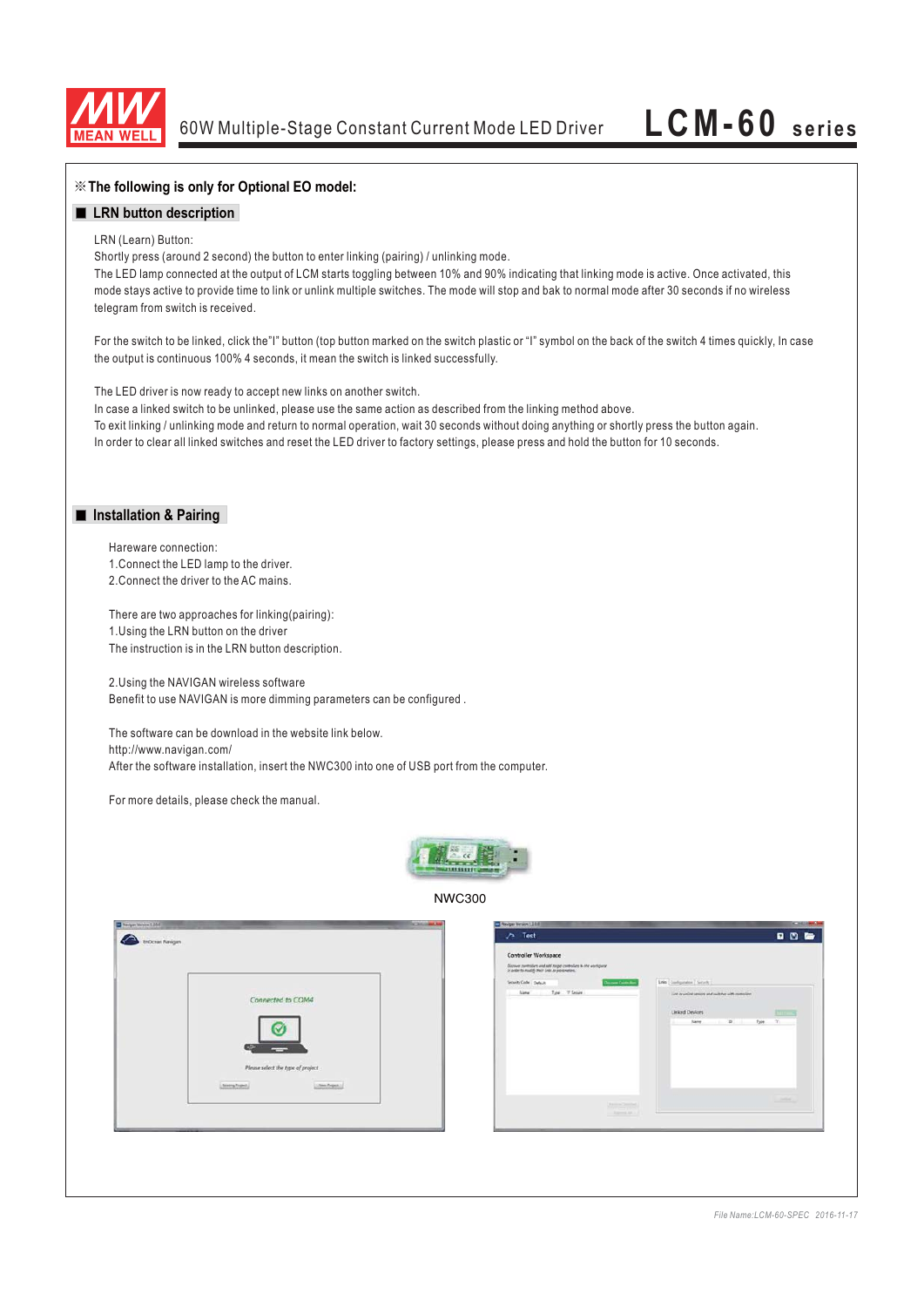

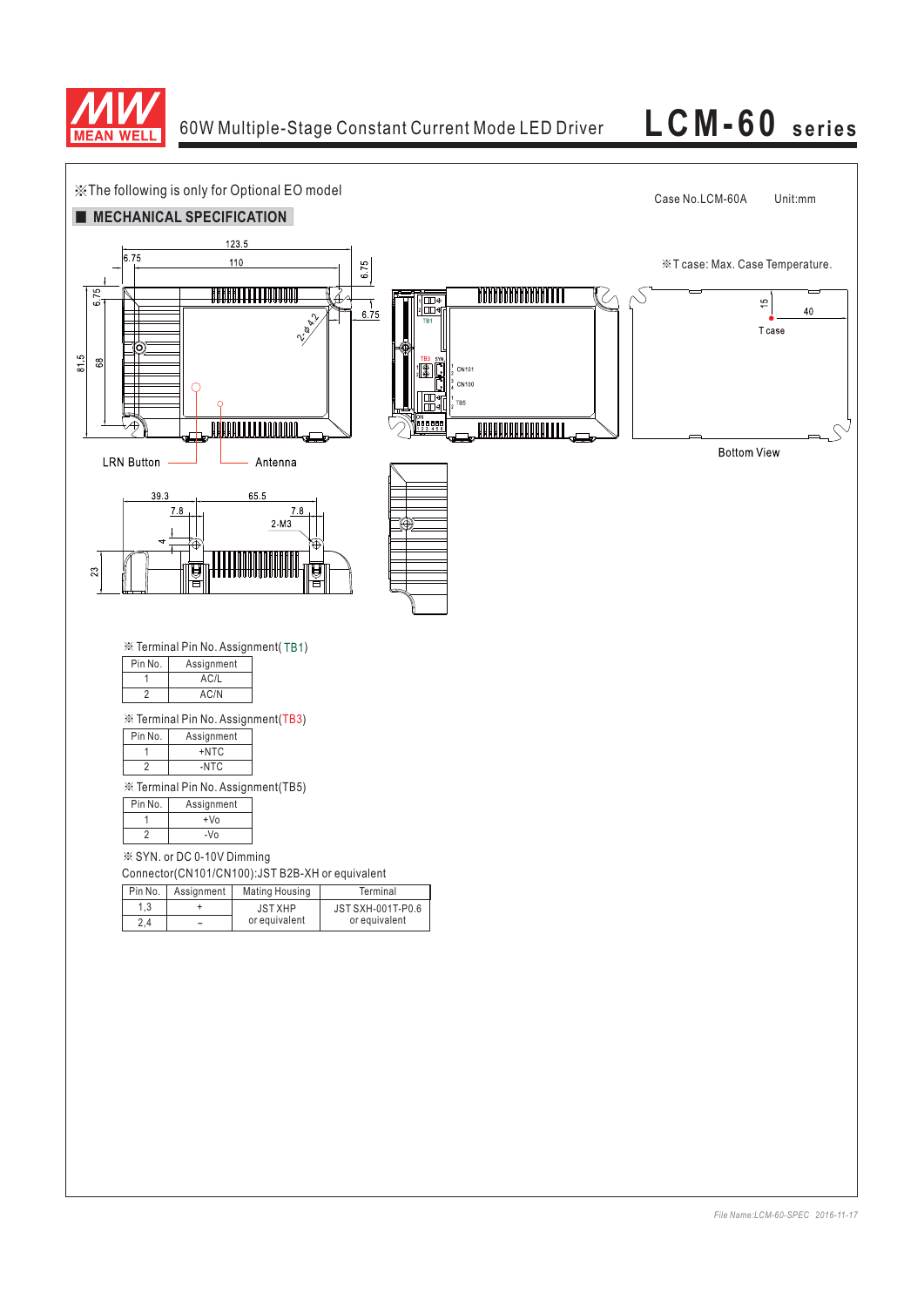

## **Interoperable products / EnOcean Equipment Profile(EEP)**

| <b>Support Equipment</b>  | Telegram |
|---------------------------|----------|
| Rocker Pad Switch         | F6-02-02 |
| <b>Occupancy Sensor</b>   | F5-07-01 |
| <b>Occupancy Sensor</b>   | A5-07-02 |
| <b>Occupancy Sensor</b>   | A5-07-03 |
| Light Level Sensor        | A5-06-02 |
| Light Level Sensor        | A5-06-03 |
| <b>Central Controller</b> | A5-38-08 |
| Demand Response           | A5-37-01 |

### **Batteryless wireless switch supplier**

MW order code:WPD-06SWT. There are many other switch supplier listed in the below.



| Manufacturer | Model*                |
|--------------|-----------------------|
| Legrand      | 078442                |
| Siemens      | 5WG4222-3AB10         |
| Berker       | 24121009              |
| Jung         | <b>ENO A 595</b>      |
| Busch-jaeger | EASYSENS/ENOCEAN      |
| Gira         | 242203                |
| Peha         | D 455/61.022 FU-BLS N |
| Eltako       | F4T65                 |
| <b>VIMAR</b> | 20505+20506.B+21507.B |

\*: The model list is rovided for reference. For more information please contact original supplier